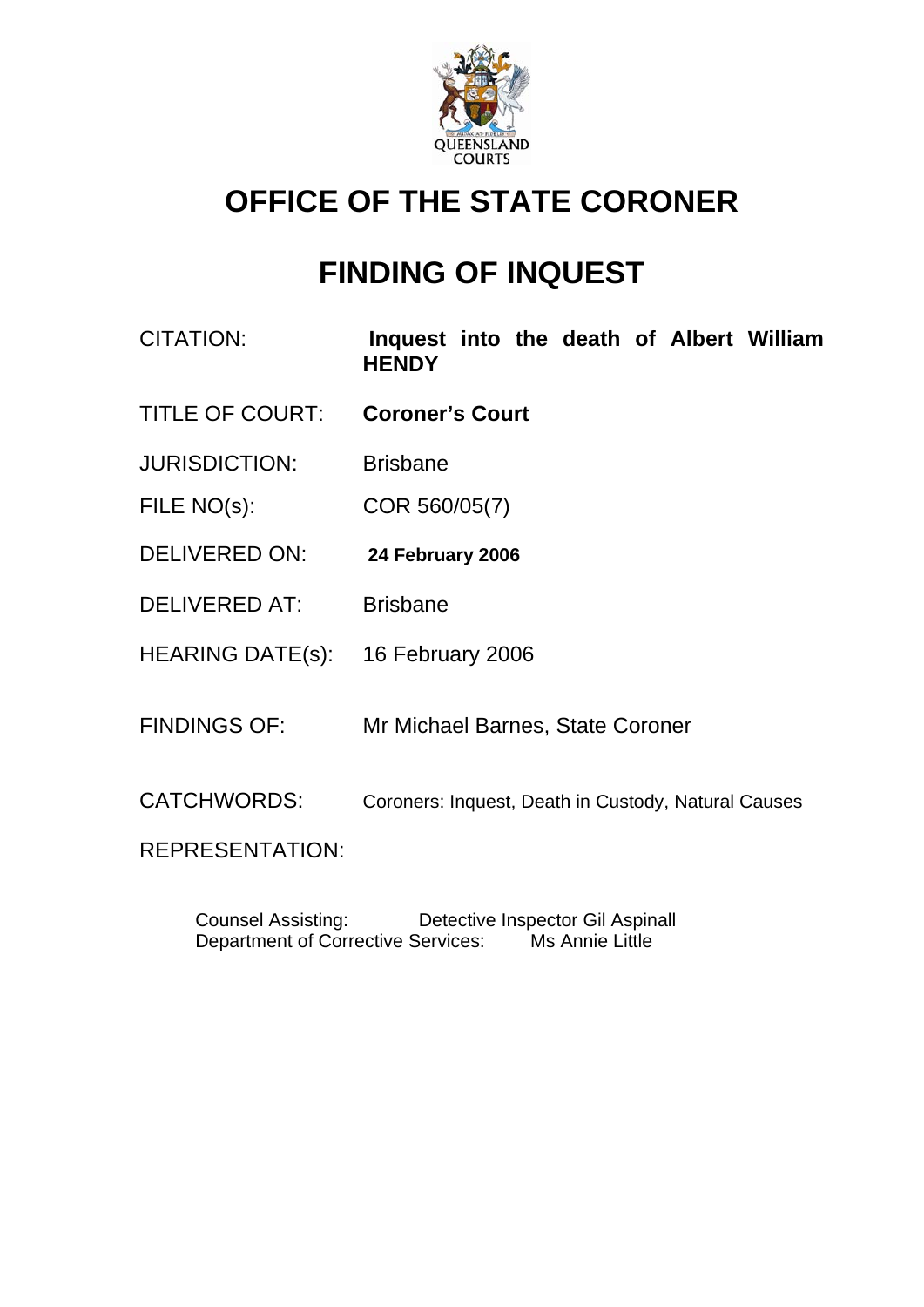# Findings of the inquest into the death of Albert William Hendy

## **Table of contents**

| The admissibility of evidence and the standard of proof3 |  |
|----------------------------------------------------------|--|
|                                                          |  |
|                                                          |  |
|                                                          |  |
|                                                          |  |
|                                                          |  |
|                                                          |  |
|                                                          |  |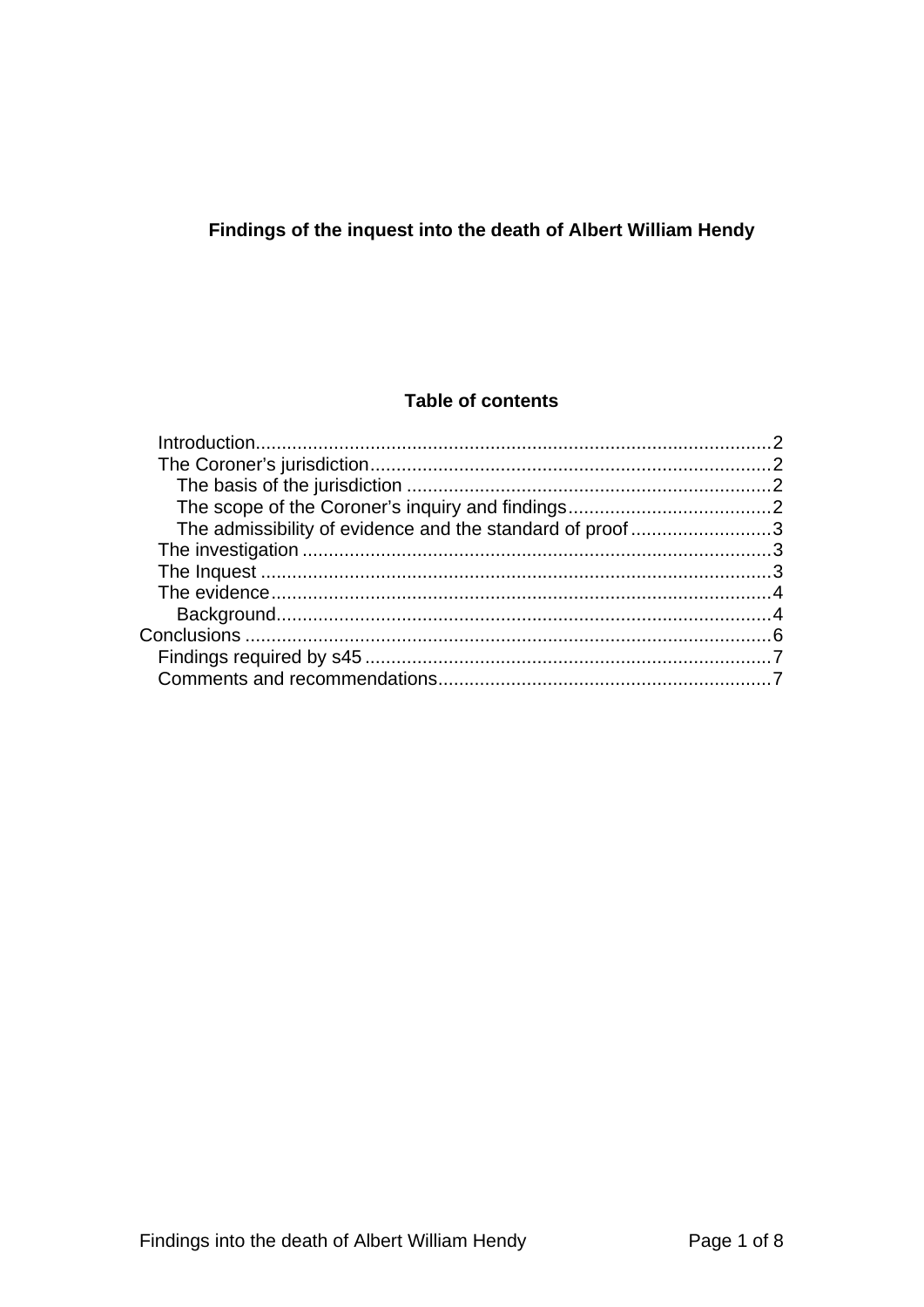<span id="page-2-0"></span>The *Coroners Act 2003* provides in s45 that when an inquest is held into a death in custody, the coroner's written findings must be given to the family of the person who died, each of the persons or organisations granted leave to appear at the inquest and to various specified officials with responsibility for the justice system. These are my findings in relation to the death of Albert William Hendy. They will be distributed in accordance with the requirements of the Act.

## *Introduction*

Albert William Hendy, a prisoner, was found dead on his bed in Room 30, Block D at the Department of Corrective Services' Western Outreach Centre (WORC) at Wacol on Saturday, 12 March 2005.

These findings seek to explain how that occurred.

## *The Coroner's jurisdiction*

Before turning to the evidence, I will say something about the nature of the coronial jurisdiction.

#### **The basis of the jurisdiction**

Because when he died, Mr Hendy was in the custody of the Department of Corrective Services under the *Corrective Services Act 2000*, his death was a "*death in custody*" [1](#page-2-1) within the terms of the Act and so it was reported to the State Coroner for investigation and inquest.<sup>[2](#page-2-2)</sup>

#### **The scope of the Coroner's inquiry and findings**

A coroner has jurisdiction to inquire into the cause and the circumstances of a reportable death. If possible, the coroner is required to find:-

- whether the death in fact happened
- $\bullet$  the identity of the deceased;
- when, where and how the death occurred; and
- what caused the person to die.

An inquest is not a trial between opposing parties but an inquiry into the death. In a leading English case it was described in this way:-

*It is an inquisitorial process, a process of investigation, quite unlike a criminal trial where the prosecutor accuses and the accused defends… The function of an inquest is to seek out and record as many of the facts concerning the death as the public interest requires.* [3](#page-2-3)

l

 $1$  See s10

<span id="page-2-2"></span><span id="page-2-1"></span><sup>2</sup> s8(3) defines "*reportable death*" to include deaths in custody and s7(2) requires that such deaths be reported to the state corners or deputy state coroner. S27 requires an inquest be held in relation to all deaths in custody

<span id="page-2-3"></span><sup>3</sup> *R v South London Coroner; ex parte Thompson* (1982) 126 S.J. 625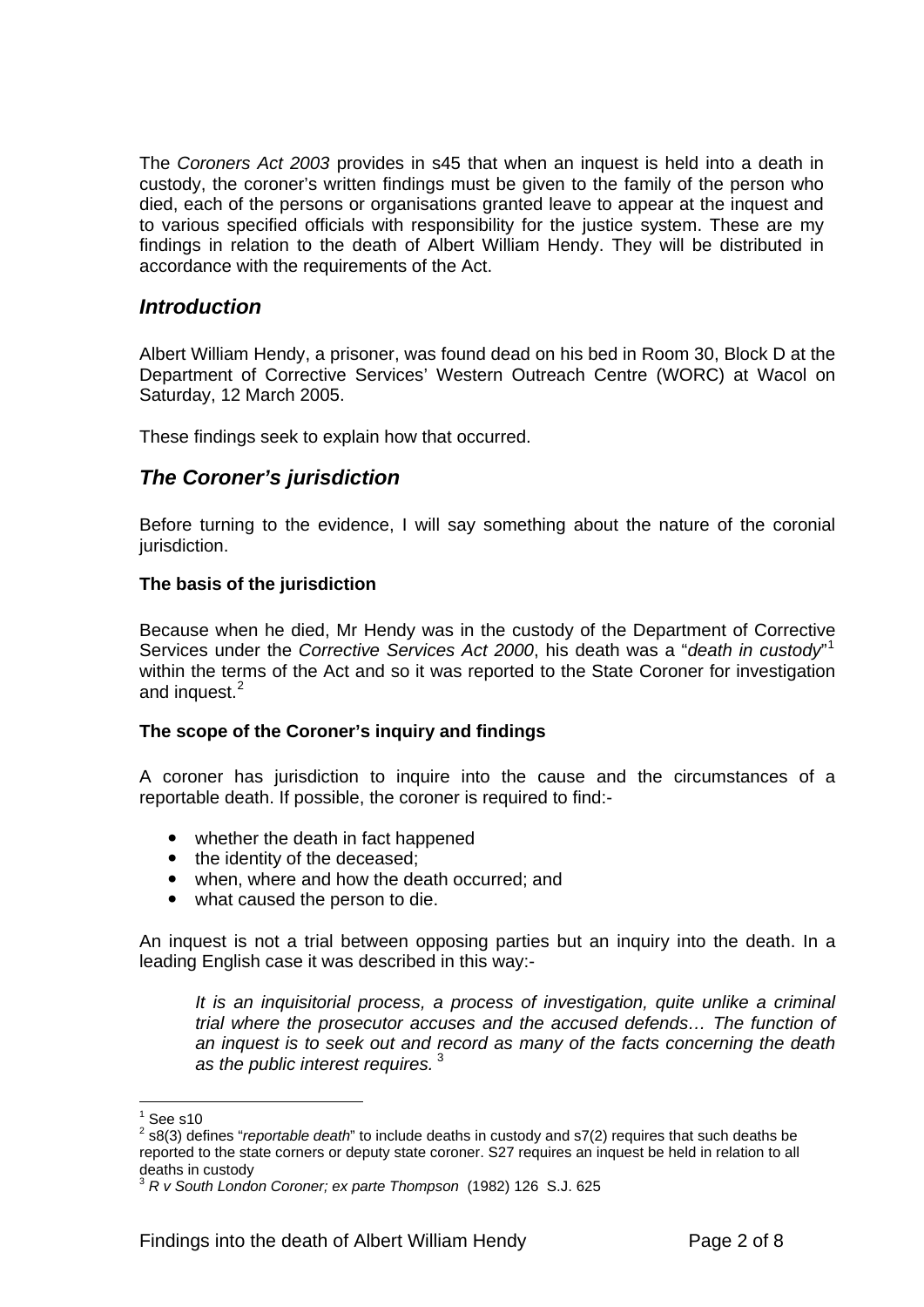<span id="page-3-0"></span>The focus is on discovering what happened, not on ascribing guilt, attributing blame or apportioning liability. The purpose is to inform the family and the public of how the death occurred with a view to reducing the likelihood of similar deaths. As a result, the Act authorises a coroner to make preventive recommendations concerning public health or safety, the administration of justice or ways to prevent deaths from happening in similar circumstances in future<sup>[4](#page-3-1)</sup>. However, a coroner must not include in the findings or any comments or recommendations or statements that a person is or maybe guilty of an offence or civilly liable for something.<sup>[5](#page-3-2)</sup>

### **The admissibility of evidence and the standard of proof**

Proceedings in a coroner's court are not bound by the rules of evidence because s37 of the Act provides that the court "*may inform itself in any way it considers appropriate".*  That doesn't mean that any and every piece of information, however unreliable, will be admitted into evidence and acted upon. However, it does give a coroner greater scope to receive information that may not be admissible in other proceedings and to have regard to its provenance when determining what weight should be given to the information.

It is also clear that a coroner is obliged to comply with the rules of natural justice and to act judicially.<sup>[6](#page-3-3)</sup> This means that no findings adverse to the interest of any party may be made without that party first being given a right to be heard in opposition to that finding. As Annetts v McCann<sup>[7](#page-3-4)</sup> makes clear, that includes being given an opportunity to make submissions against findings that might be damaging to the reputation of any individual or organisation.

## *The investigation*

Once it was apparent that Mr Hendy was dead, Plain Clothes Senior Constable Tammy Durre-Bauer of the Queensland Police Service's Corrective Services Investigation Unit was directed to conduct a "death in custody" coronial investigation.

The scene was photographed and forensically examined. All relevant witnesses were interviewed and statements obtained. On 15 March 2005, an autopsy was conducted on Mr Hendy's body by Dr Nathan Milne, a Forensic Pathologist from the John Tonge Centre. Permission was also granted for Dr Byron Collins, a Forensic Pathologist from Melbourne to conduct an independent second autopsy at the request of lawyers representing Mr Hendy's family.

I am satisfied that the investigation was competent and thorough.

## *The Inquest*

An inquest was held in Brisbane on Thursday, 16 February 2006. Detective Inspector Aspinall was appointed to assist me. Leave to appear was granted to the Department of Corrective Services. Mr Hendy's de-facto wife, Leanne Richters, and Mr Hendy's

l

 $4^4$  s46

<span id="page-3-2"></span><span id="page-3-1"></span> $5$  s45(5) and 46(3)

<span id="page-3-3"></span><sup>6</sup> *Harmsworth v State Coroner* [1989] VR 989 at 994 and see a useful discussion of the issue in

<span id="page-3-4"></span>Freckelton I., "Inquest Law" in *The inquest handbook*, Selby H., Federation Press, 1998 at 13 7

 <sup>(1990) 65</sup> ALJR 167 at 168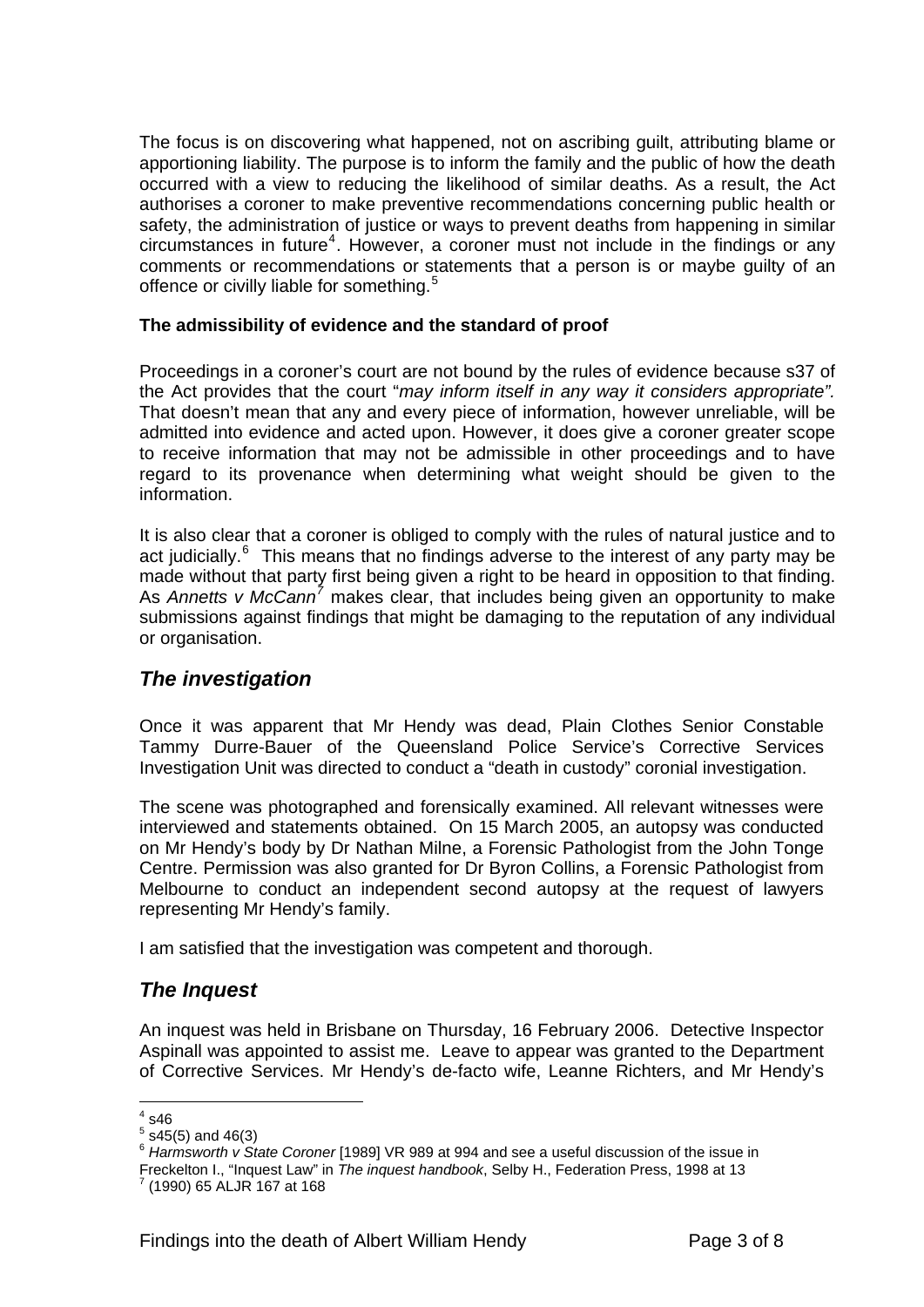<span id="page-4-0"></span>mother, Mrs Nancy Hendy, were advised of the inquest and provided with a copy of the police investigation report. They chose not to attend. All of the statements, records of interview, medical records, photographs and materials gathered during the investigation were tendered into evidence.

I determined that the evidence contained in this material was sufficient to enable me to make the findings required by the Act and that there was no other purpose, which would warrant any witnesses being called to give oral evidence. The family indicated that they did not wish to challenge any of the witnesses' versions as contained in those documents or hear oral evidence in relation to any issue.

## *The evidence*

I turn now to the evidence. Of course, I cannot even summarise all of the information contained in the exhibits, but I consider it appropriate to record here, the evidence I believe is necessary to understand the findings I have made.

## **Background**

Albert Hendy was born on 4 June 1964 at Brisbane. He was 41 years of age at the time of his death.

Mr Hendy's family consisted of his mother, Nancy Isobel Hendy, his father, Lionel Sennet Hendy, his two brothers, Eddie and Barry and a sister, Lorna. His father, Lionel, passed away when Albert was 18 years of age.

Records held by the Department of Corrective Services show that Mr. Hendy declared on admission that Leanne Richters was his de-facto wife. This is confirmed by Ms Richters, who indicated she had been in a de-facto relationship with him for some twelve (12) years. Ms Richters regularly visited Mr Hendy whilst he was in custody and he was planning to reside with her when released from custody.

Mr Hendy and Ms Richters are the parents of a six year old girl, Samantha Richters. Mr Hendy also had a son, Levi Aaron Hendy, from an earlier relationship.

#### **Medical issues**

Mr Hendy suffered a heredity blood disorder called spherocytosis. The condition did not seem to negatively affect him, provided he took folic acid daily. Corrective Services records show that this medication was appropriately dispensed to him.

Mr Hendy had his spleen removed 13 years ago.

Records also show that he suffered from depression, constipation and back pain and that he also received prescribed medication for these medical ailments.

Ms Richters advises that in 2001, Mr Hendy experienced chest pains and was admitted to the Royal Brisbane Hospital for several days whilst doctors conducted numerous medical tests. He was released after several days, when the tests proved inconclusive. She claims he frequently suffered from indigestion and chest pains, but refused to attend a doctor, as he was using illicit drugs.

#### **Custody**

Mr Hendy had a moderately serious criminal history. He had been sentenced to an earlier term of imprisonment in 1989.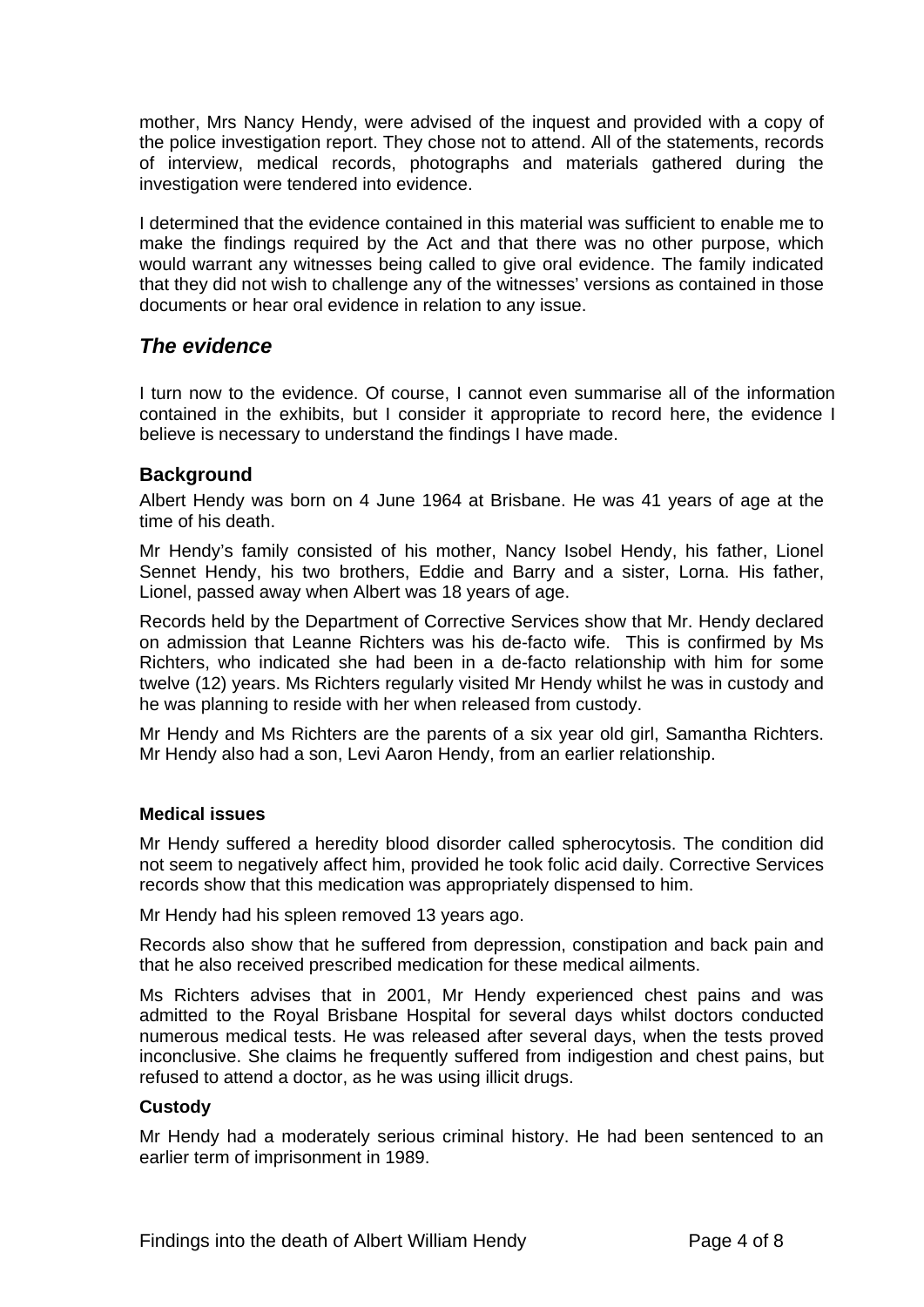On 26 March 2003, Mr Hendy was sentenced in the Brisbane Supreme Court to 6 years imprisonment for drug related offences. He was due for release on 26 March 2005. Unfortunately, he died fourteen days before this date.

#### **Events leading up to the incident**

At about 12.30pm on 12 March 2005, Mr Hendy was visited by Leanne Richters at the WORC Program at Wacol. During this visit, he indicated to her that he had sustained a laceration to his head above the hairline. He advised her that the injury occurred when he accidentally hit his head on the toilet roll holder in the bathroom at the WORC Program.

At 2.25pm, after Ms Richters had left, Mr Hendy attended the Administration Office of the WORC Program and advised Corrective Services Officers of his injury. On this occasion, he claimed that the injury had occurred as a result of him hitting his head against the metal frame of the double bunk ensemble in his room.

Mr Hendy was transported under guard by Corrective Services Officers to the emergency department of the Princess Alexander Hospital, where he received treatment for the injury from Dr. Jason Dawson. The wound was considered minor and only necessitated three sutures.

Dr Dawson provided Mr Hendy with advice on how to care for the sutured wound and the need to consult with a doctor in four days to remove the sutures. He also advised Mr Hendy to return to hospital, if he experienced any infection, increased pain, swelling, discharge or fever. I note that during this consultation, Dr. Dawson records no mention of Mr Hendy complaining of indigestion or chest pains.

Ms Richters advises that at about 4.15pm, Mr Hendy telephoned her from the Princess Alexandra Hospital. He was angry and stated that he "wasn't feeling really well".

After treatment, Mr Hendy returned to the WORC Program at Wacol at approximately 6pm and partook of an evening meal. At about 6.15, he again telephoned Ms Richters to advise her that he was back at the WORC program, that he was feeling sick and that was going to lie down.

Soon after this call, at about 6.30pm Mr Hendy told inmates Dexter and Lavender that he had a headache and indigestion and he went and lay down on his bunk. There is no record that he complained to any correctional officer of any health concerns.

#### **The incident**

At approximately 7.50pm corrective services officers commenced a muster. At 7.55pm, CSO Bloomfield was advised by inmate Geoffrey Dexter that Mr Hendy was asleep on his bed and could not be woken.

Mr Bloomfield attended Mr Hendy's room and observed him lying on the top level of his bunk. He appeared to be sleeping, so Mr Bloomfield commenced shaking and shouting at Mr Hendy. However there was no response. Mr Bloomfield touched Mr Hendy's neck but he was unable to find a pulse and he was cold to the touch. Mr Bloomfield established that Mr Hendy was not displaying any vital signs and had been incontinent of urine.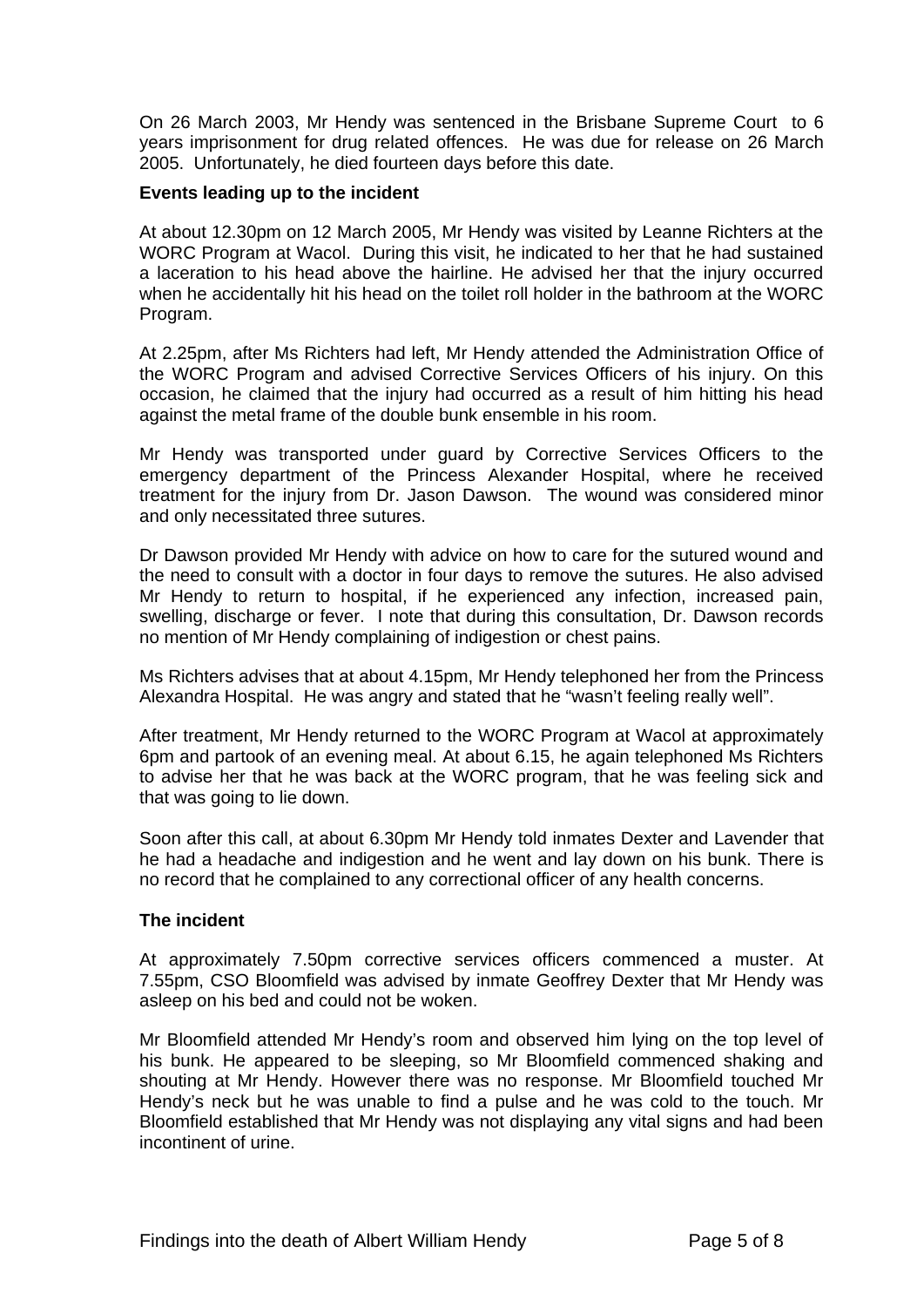<span id="page-6-0"></span>Mr Bloomfield and inmate Lavender lifted him from his bed and placed him on the floor of the room. Mr Bloomfield turned him on his side and checked his airway and breathing. Mr Bloomfield and inmate Lavender commenced cardio-pulmonary resuscitation (CPR). Corrective Service Officer Maxwell also arrived on scene.

Messrs Maxwell and Bloomfield commenced two operator CPR. This was continued for approximately 15 minutes, until the ambulance officers arrived at 8.14pm.

The ambulance report notes that Mr Hendy was unconscious and the pupils were fixed and dilated. He had saliva in his airway, which was cleared by suctioning. The ambulance report also noted "*nil pulse present*" and "*nil heart sounds present."* 

An ambulance officer connected up a Heart Start 4000 defibrillator which confirmed that Mr Hendy had no electrical activity within the heart. The ambulance officers discontinued CPR at 8.24pm when they were convinced that Mr Hendy could not be revived.

A Forensic Medical Officer, Dr Liz Christensen soon after attended the WORC Program and announced life was extinct.

A crime scene was established and the circumstances of the death were investigated by detectives from the Corrective Services Investigation Unit as a "death in custody" situation.

Specialist police attended the scene and conducted forensic examinations.

#### **Autopsy results**

Mr Hendy's body was taken to the John Tonge Centre where, at the conclusion of the autopsy examination, forensic pathologist, Doctor Nathan Milne advised that, in his opinion, Mr Hendy died as a result of natural causes namely "*coronary artery thrombosis due to or as a consequence of coronary atherosclerosis."* 

Dr Milne advised that the head injury was minor, involving the scalp only. There was no evidence of fracture of the skull, injury to the brain or any complication related to the treatment received in hospital. He confirmed that there is no evidence to suggest that the head injury contributed to death.

The second autopsy undertaken by the forensic pathologist retained by the family, Dr. Byron Collins, confirmed Dr Milne's view that death was due to natural causes namely, heart failure and that the head injury was not a contributing factor to Mr Hendy's death.

#### **Conclusions**

Whilst Mr Hendy gave differing versions of how he sustained the minor head injury on the day of his death, he has always maintained it occurred accidentally. There is no evidence to the contrary.

In any case, I find that the head injury suffered by him was given appropriate attention by Corrective Services staff once it was brought to their attention. He was promptly transported to the Princess Alexandra Hospital, where he was provided with an appropriate level of care and treatment. It played no part in Mr Hendy's death.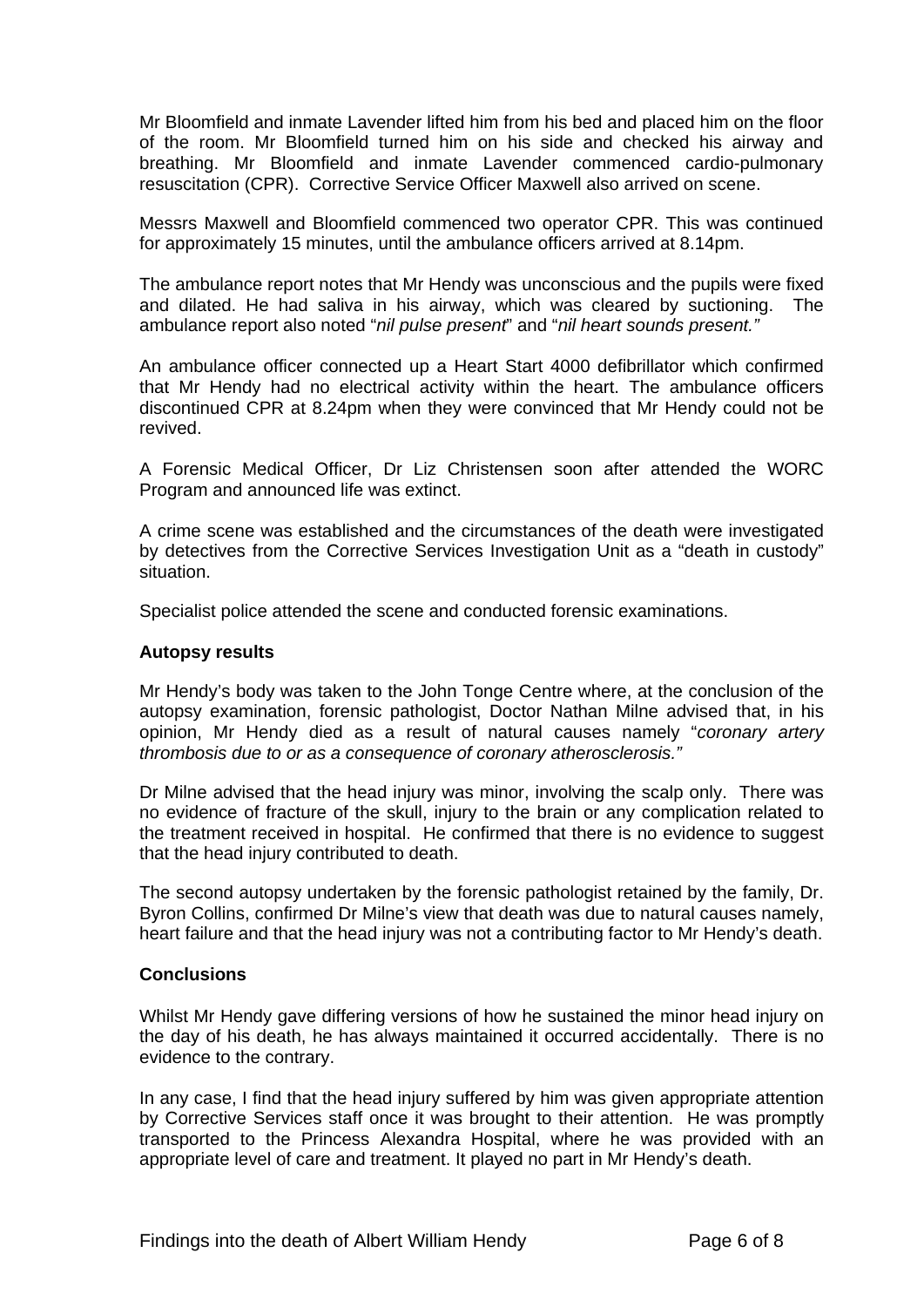<span id="page-7-0"></span>Significantly, while being treated for this injury, Mr Hendy did not complain of indigestion, chest pain or any other ailments. Consequently, once his wound was dressed, he was returned to the WORC camp.

I find that Corrective Services staff followed medical emergency and death in custody protocols. Corrective Services staff did all within their power to provide assistance and resuscitation to Mr Hendy upon his being located unconscious in his room. I commend Correctional Services Officers Bloomfield and Maxwell for their efforts in endeavouring to resuscitate Mr Hendy.

A comprehensive police investigation has been conducted into the circumstances of Mr Hendy's death. That investigation, coupled with the autopsy, revealed that Mr Hendy passed away peacefully from natural causes namely heart failure, whilst resting on his bed.

## *Findings required by s45*

I am required to find, as far as is possible, the medical cause of death, who the deceased person was and when, where and how he came by his death. I have already dealt with this last aspect of the matter, the manner of the death. As a result of considering all of the material contained in the exhibits, I am able to make the following findings in relation to the other aspects of the matter.

| Identity of the deceased - | The deceased person was Albert William Hendy                                                                                             |
|----------------------------|------------------------------------------------------------------------------------------------------------------------------------------|
| Place of death $-$         | He died whilst in the custody of the Department of<br>Corrective Services at the Western Outreach Centre<br>(WORC) at Wacol, Queensland. |
| Date of death $-$          | Mr Hendy died on 12 March 2005                                                                                                           |
| Cause of death $-$         | He died from natural causes namely, coronary artery<br>thrombosis due to or as a consequence of coronary<br>atherosclerosis.             |

## *Comments and recommendations*

Section 46, in so far as it is relevant to this matter, provides that a coroner may comment on anything connected with a death that relates to public health or safety, the administration of justice or ways to prevent deaths from happening in similar circumstances in the future.

I find that none of the correctional officers, inmates or medical personnel at the Princess Alexandra Hospital caused or contributed to the death and that, under the circumstances, nothing could have been done to save Mr Hendy, who passed away suddenly from natural causes not previously diagnosed.

After considering the available evidence, I am of the view that the Correctional Services staff involved in this incident acted appropriately. I do not consider Correctional Services staff could reasonably been expected to have handled the